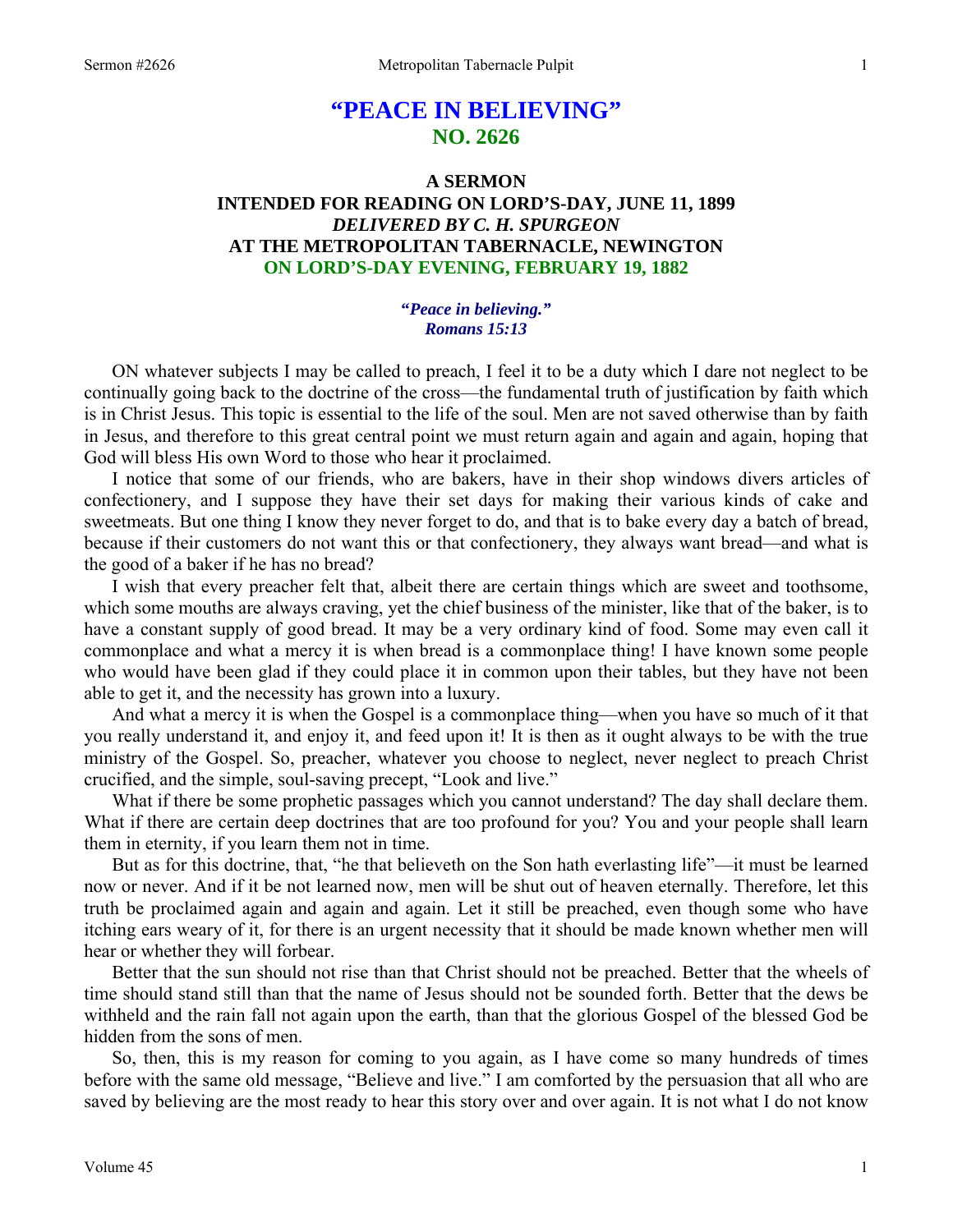so much as what I do know that I delight to hear—and many others are of the same opinion as I am in that matter.

 It is a curious phase of human nature, but it is true. You may talk to a congregation about discoveries in the center of Africa and yet you may lose the attention of your hearers. But if you speak about the village, or hamlet, or street in which one of them was born or lived, he will prick up his ears at once. The very thing that he knows best is that which, somehow, holds his attention the most.

 So have I often seen it in the highest affairs—they who understand the Gospel best are the most ready to hear of it again and yet again. If I were to take *Luther on the Galatians*, intending to give it as a present to someone who would be sure to appreciate it, I should not bestow it upon a man who was not a believer in Jesus, or give it to one who did not understand the doctrine of salvation by faith—but I should hand it over to the man who has long believed in Christ and found rest in Him—for I should be certain that the strong and racy utterances of the great Reformer would be appreciated by him. They love the Gospel most who know it best.

 Another thing comforts me, too, namely, that in such a congregation as this there are always some persons who are just ready to believe. I throw the fly with confidence because there are always fish rising to it. God is ploughing the hearts of many and so preparing the soul for the good seed of the kingdom.

 Little children die. Aged mothers are carried away. There is sickness in the body, or loss in the business, or suffering of various kinds—all this is the passing of God's great plough up and down these furrows—and when I scatter the good seed, I know that the furrows are gaping for it, they are hungry for it, so they gladly receive it.

 Here are many of those who are ordained unto eternal life to whom the truth concerning "peace in believing" comes as the very message of God to their soul, the good news that they are most glad to hear. So they receive it and go on their way rejoicing. Doubtless, there are some hearers of that kind here right now—oh, that we may very soon hear of their conversion, for it would gladden our heart to have such good tidings. Therefore, by the help of God, let us at once get to our work.

**I.** And first, having to talk about faith and one of its sweet results—for our subject is that faith brings peace to the soul, "peace in believing"—the first head shall be that IT IS A FILLING PEACE.

 In the verse from which our text is taken, the apostle says, "Now the God of hope fill you with all joy and peace in believing," so that the peace which arises from faith is a filling peace. There is, in the heart of an awakened man, *a great vacuum caused by sin*. He is like some of those great artificial harbors which I have seen, in various places, out of which they sometimes allow all the water to run and there remains a dreary expanse of mud.

 What is the use of it? What is needed in order to make it of service once more? Why, simply that the tide should come into it, and fill it, and cover up all that mud. As I look on some of you, dear friends, I know that your heart is just like that great harbor full of mire. What is to be done for you? What is to be done with you?

 Well, the grace of God can come in and cover all your transgressions and your iniquities, till they shall never be mentioned against you any more forever. What a blessed peace that is which quiets the conscience—which takes away the sense of guilt and puts, in the stead of it, consciousness of perfect pardon, of justification, and of acceptance before God. This is "peace in believing." It fills the vacuum that sin has made.

 Then this divine flood, when it has covered that part of our distress, flows in *over our sinfulness as well as our sins*, for in addition to our actual transgression, there is the defilement of our nature. And when a man is awakened, it is a cause of moaning and unrest to him that he not only *has* sin, but that he *is* sin—that his very nature is a fountain of evil, containing much that is adverse to God and in alienation from Him.

 But by believing, there flows into the heart a flood of life which removes our death—a purifying stream which takes away our corruption and we have peace with God, for "we which have believed do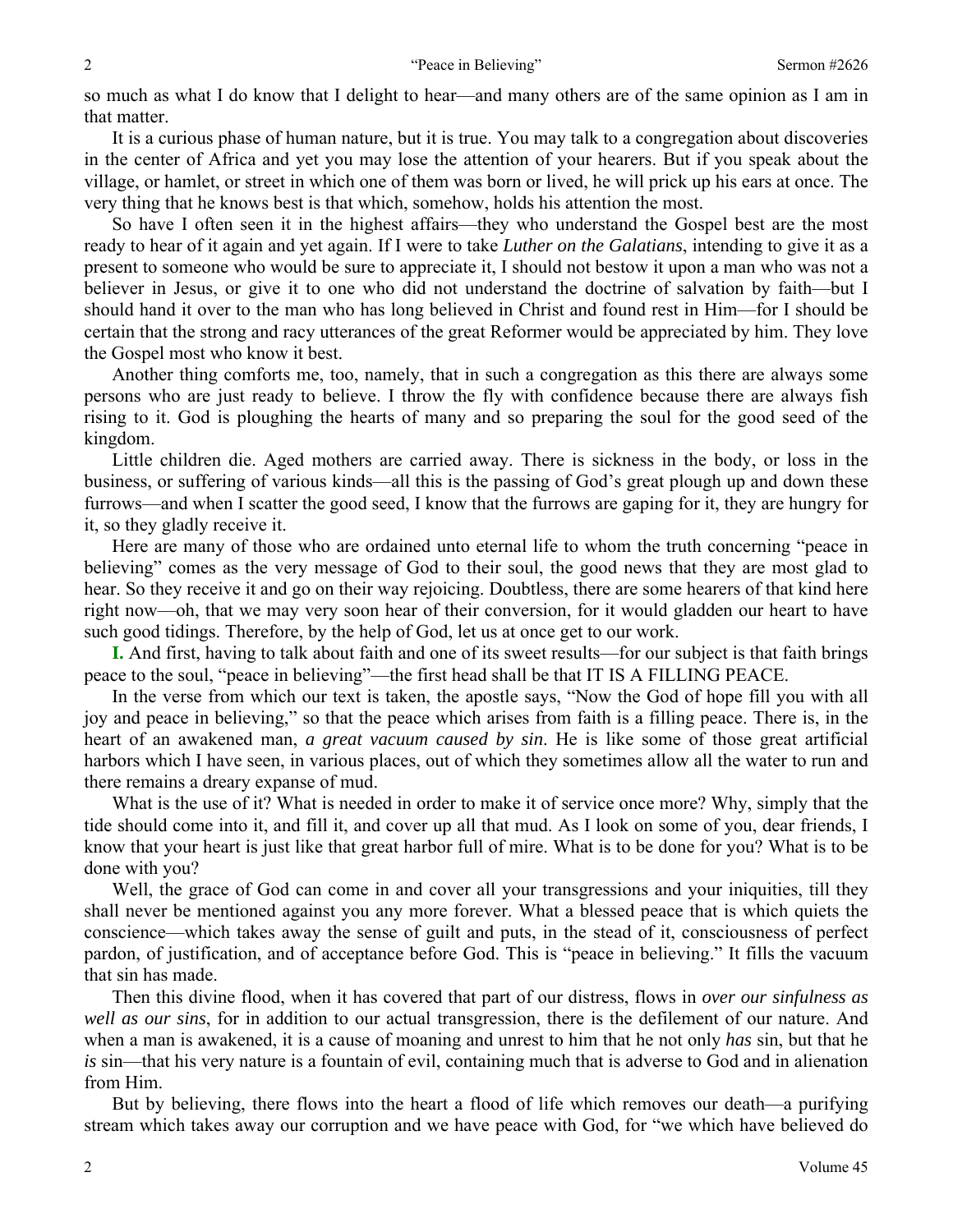enter into rest" about that matter, too. And though we sometimes have to cry, "O wretched man that I am! Who shall deliver me from the body of this death?"

 Yet we "thank God, through Jesus Christ our Lord," that we are delivered from the dominion of sin and that we shall, by and by, be delivered from the very existence of it. and shall be like unto God in purity and true holiness. That is indeed a blessed peace—a peace that comes of a changed nature, of a renewed heart and of reconciliation to God.

 You will tell me that those blessings are enough to fill a man with peace and truly, I think they are. But as when the tide comes in, it not only rolls up the main stream of the Thames, but it also flows into every creek and fills every tiny streamlet, so is it with the grace of God. There is a black stream that sometimes runs into the river of a man's life and makes it turbid—that is, *the fear of death*.

 But oh, I have seen the great flood of eternal life come rolling up and drive the black stream back, till all was pure, and all was quiet and calm. Is it not so with the man who believes in Jesus? He loses the fear of death. Sometimes, instead of fearing it, he almost longs for it. As Mr. Flavel, when living in sweetest communion with Christ, said, "I never saw a face more beautiful than that of death when I saw the light from the face of Christ fall on it. Then I longed to die much more than to live."

And good Dr. Watts sang,—

*"Oh, if my Lord would come and meet, My soul should stretch her wings in haste, Fly fearless through death's iron gate, Nor feel the terrors as she pass'd."* 

Yes, this "peace in believing" will fill your soul so as to drown the fear of death.

 Perhaps another says, "*The fear of life* is that which is upon me—the fear of the troubles incident to my condition and my position among my fellow men, the fear which arises out of those three questions, 'What shall we eat? What shall we drink? And wherewithal shall we be clothed?'" Beloved, the peace which comes through believing will put these fears away and fill your soul with perfect rest concerning them.

 Indeed, these things will seem to you to be only trifles after which the Gentiles seek—and you will scorn to be troubled by them, for you will remember that "your heavenly Father knoweth that ye have need of all these things," and He will supply your need in His own good time and way.

 Then, sometimes, will come upon us, to break our peace, *the cravings of desire*. A man is never perfectly at peace if he is ambitious and craving for this or that which as yet is beyond his reach. "Peace in believing" makes us say of Christ, "He is all my salvation and all my desire." He loves us to know that all things are ours and therefore that there is nothing left in the region of desire, for—

> *"All things are ours; the gift of God, The purchase of a Savior's blood; While the good Spirit shows us how To use and to improve them too."*

Oh, what a blessed, blessed rest it is when a man's desires are satisfied with the favor of God!

 One very natural cause of disturbance of mind is *solicitude about our families*—anxiety as to how we shall bring them up in the fear of God, earnest longing that they may become believers in Christ, honorable Christian men and women. But faith learns to bear even this without having her peace broken, for she pleads the promise, "Unto you, and to your children, and to all that are afar off, even as many as the Lord our God shall call."

 Faith falls back upon the inspired Word—"But the mercy of the Lord is from everlasting to everlasting upon them that fear him, and his righteousness unto the children's children; to such as keep his covenant, and to those that remember his commandments to do them." I know of no cause of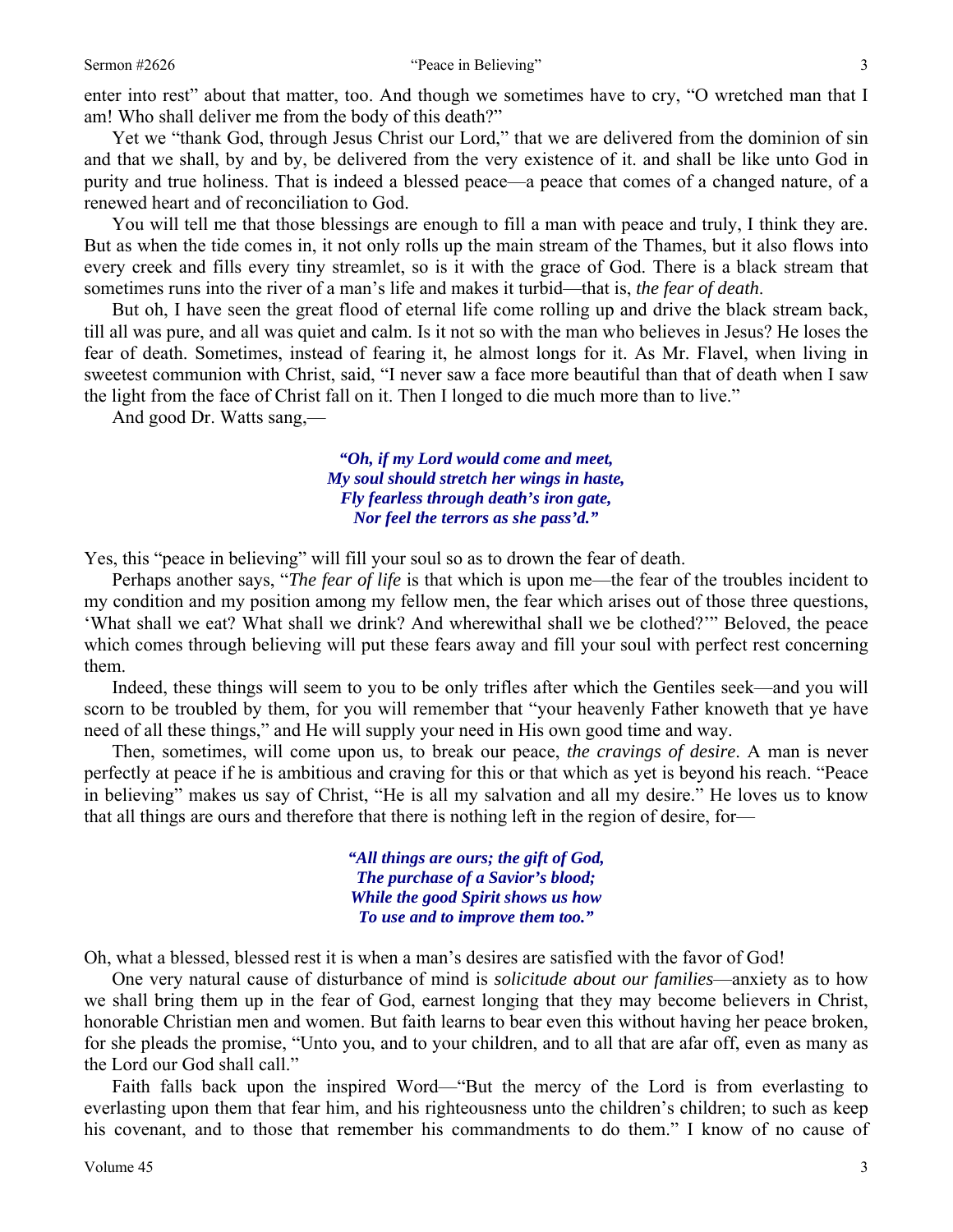disquietude which faith will not remove. I know of no groundswell disturbing the mind which faith cannot quiet. I know of nothing on earth, in heaven, in hell, in time, in eternity, in life, in death, which is not fully met by the covenant blessings which are within reach of faith and which faith learns to appropriate. This "peace in believing" is a sea that has no bottom nor shore—it is a peace of intense restfulness. Oh, that we were all plunged in it this very hour!

**II.** Now, very briefly, let me remind you that, according to the text, IT IS FAITH'S PEACE that is such a filling peace as I have tried to describe.

 I may be addressing some persons who are wanting to find peace for their souls, but they have never sought faith's peace. *There is a false peace that some get*—the peace of carelessness—they do not even think about eternity. They "count it one of the wisest things to drive dull care away." They scarcely think of what will happen even a month ahead, but they say that they are content to live by the day.

 This is the way in which the man protects himself when, after the thief has broken into his house, he covers up his head, and lies in bed, and thinks that he himself and his property must be safe, because he cannot hear the burglar at work. This is the kind of philosophy of men who, when they are ready to fail in business, shut up their books and never take stock because they would be so disturbed if they knew their real condition.

 It is a beggarly, cowardly kind of peace that is fit for fools and madmen, but is not fit for you who are reasonable, responsible beings. Oh, I would scorn to have a peace in my heart which consisted in shutting my eyes! The truth ought to be faced and the more dangerous the truth, the more urgently does it call upon us to look at it.

 And he is the wise man who can stand before the truth that frightens most men and having looked it in the face, can say, "Now I am not afraid. I am, rather, the more established in my conviction of my safety, now that I have seen that which would have destroyed me if it had not been for faith in Christ." Shun, I pray you, the safety which is but in appearance, and does but thinly film the deadly ulcer that needs to be eradicated from your body.

 Some others seek *a peace which comes of hardihood*. They not merely shut their eyes, but they lie against the truth. "The fool hath said in his heart, There is no God," and he gets peace out of that foolish and false declaration. Men deny the immortality of the soul. They deny the divinity of Christ. They deny the inspiration of the Bible and so they think that they shall sew pillows together that shall make it easy for their heads to rest.

 Let those do this who dare, but as for some of you, you cannot do it, for you know too much and you have felt too much, ever to be self-deceived in such a fashion as that. Can he ever be an infidel who has seen his mother die joyfully triumphant? Is it possible for me, for instance, to find a shelter from my sins by denying that there is any hereafter, when I have stood by the bedside of saints and seen their ecstasy, and have heard the strange things, scarcely lawful for a man to utter, which they have told concerning that which is within the veil?

 Some of us are spoiled for infidelity, for we have had familiar communion with the Eternal. We have spoken with Him, "as a man speaketh with his friend" and henceforth, this escape from thought avails us not. Thank God that it does not avail us, for the abhorred of the Lord fall into this deep ditch and how seldom do they come up out of it! May God grant that we may never need to tell a lie and violate our conscience in order to give it peace. That is not the rest of faith which I commend to you.

 Some have tried to get *peace from self-confidence*. They think they are as good as others, if not rather better. As they see those who are mere professors of religion, they thank God that *they* are not professors of religion, for they are not hypocritical, and therefore they do not pretend to be what they are not.

 Yet there is often a worm at the root of that proud boasting, and in your sober moments, you who talk in this fashion do not really think thus of yourselves. You are not insane and you know that you are not doing that which is pleasing to God or living to His glory. Self-righteousness is sometimes a delusion, but it generally begins by a man's attempting to delude himself.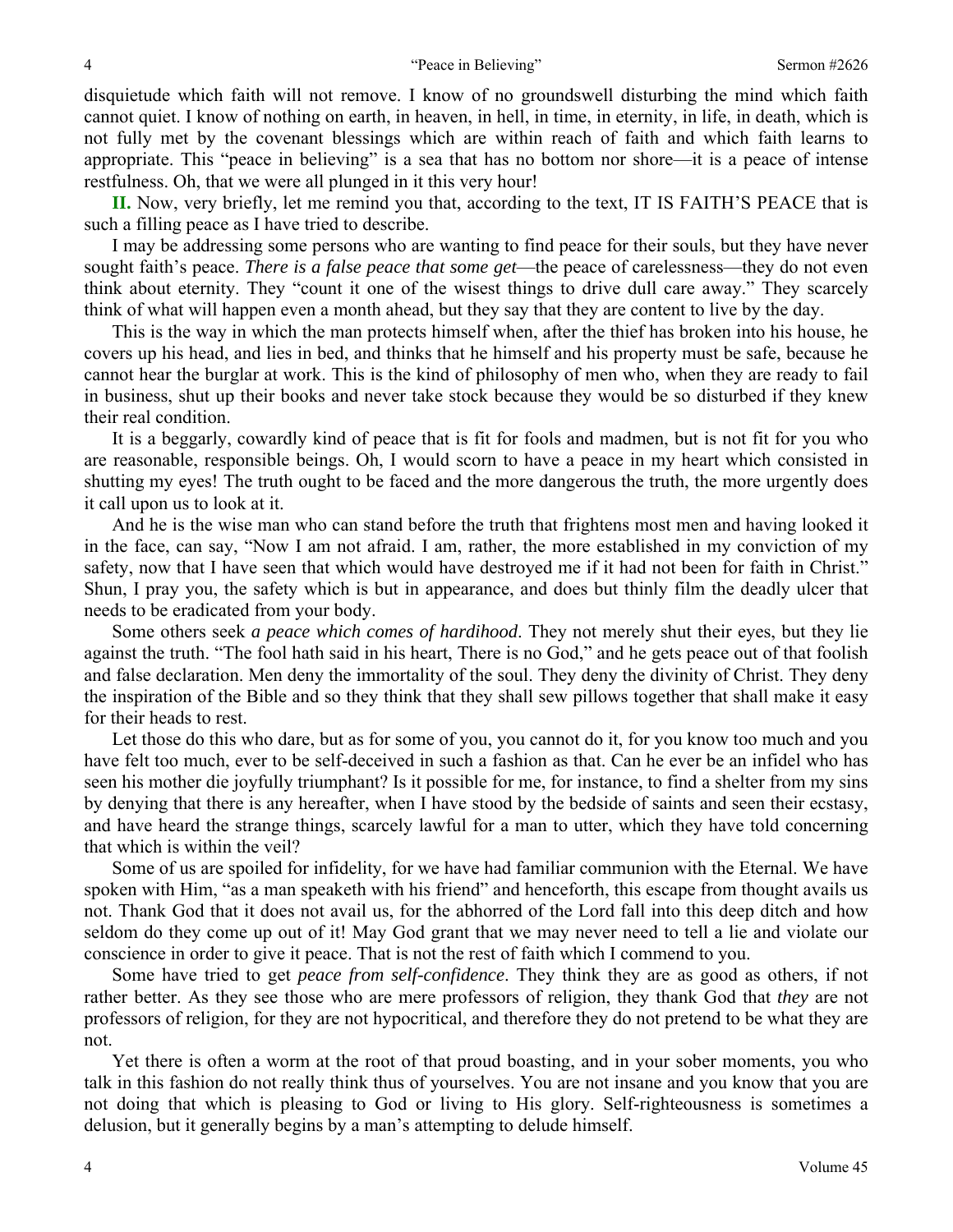But there is no real peace to be obtained by any works that we can perform, or by the pretense that we have performed works which are meritorious in the sight of God. There is no promise of peace to come in this fashion.

 But peradventure, you have patched up your self-righteousness with a few ornaments stolen from the church of God. Were you, as an infant, "baptized" and made "a member of Christ, a child of God, and an inheritor of the kingdom of heaven"? Have you been confirmed, and taken the "sacrament"—as it is wrongly called—and is there not much efficacy in that?

 Sirs, listen to me. There is nothing in it! There is nothing whatsoever in it, unless you have first believed in the Lord Jesus Christ. Or, if there is anything in it, you have participated in ordinances to which you had no right, for these things are only for believers—and if you have not believed in Jesus, you are intruders into His church, and you have stolen from His altar that which He reserves for His own people—and little advantage will this be to you.

 Beware of trusting in your church-going, or your chapel-going, or your Tabernacle-going. Beware of trusting in your prayers, or your Bible reading, in your hymns and holy thoughts and almsgivings. They are all lighter than vanity. And as chaff from the fan of the winnower, shall they be blown away. There is no peace in them though you multiply them as the sand upon the seashore. Our text speaks of "peace in believing," and there is no peace worthy of the name that is to be found in any other way.

**III.** But now, thirdly, this "peace in believing" is A WELL-FOUNDED PEACE. For what is it?

 It is, first, *a peace which is the result of believing the Word of God, who cannot lie*. God, the everblessed Father, says, "Hearken to Me. I have given My Well-beloved Son to be a Savior to you. Trust in Him and you shall be saved." I trust in Him and I am saved.

 How do I know that? Why, because God said so. And God cannot lie! Is there any better foundation for peace in this world than the Word of God? What God has spoken, must be true. "Let God be true, and every man a liar." And I, believing what He has said, have a right to all the peace that can come out of that sure Word which I have believed.

 Remember, too, that *this Word of God comes to us by the inspiration of the Holy Spirit*. If you do not believe that Book to be inspired, I have nothing to say to you just now. But most of us do believe that every part of it is "God-breathed." Well, then, knowing that Book to be the infallible Word of God, if we get peace through believing what is in that Book, we have sure ground to stand upon.

 Either the Book is a lie, or else our faith is fully warranted, and our peace is perfectly justified. Oh, what a blessed thing it is to feel that you have Scripture at your back! Many saints that I have read of have asked, when dying, to have their fingers laid upon some precious promise of the Word, and they have thus witnessed to their conviction that the passage was the very truth of God to their souls.

 One said, "Guide me to that glorious eighth of Romans." Another had his finger laid upon this text, "Him that cometh to me I will in no wise cast out." And another on this verse, "Yea, though I walk through the valley of the shadow of death, I will fear no evil: for thou art with me; thy rod and thy staff they comfort me."

 You know how you take one another's word and trust to it. And when you get a note of hand in black and white from a good tradesman, you do not mistrust it. Then, shall we ever mistrust the black and white of God—the record of His dear Son which He has given us in Holy Scripture? No. Nor will we mistrust the peace that comes into our heart through believing it.

 And then, my brethren, also mark that *our peace is founded on God's testimony concerning His Son*. He tells us, in this Book, that the Only Begotten took upon Him human form and came down among men—that, being here, He lived the life of a servant and at the last, taking upon Him man's sin, and as the Substitute for guilty men, He went up to the cross and there bore His Father's wrath, dying in the place of the guilty, "the just for the unjust, that he might bring us to God."

 I recollect how I grasped that truth when I first understood it—it was that doctrine of substitution which brought peace to my troubled spirit. I saw that if Christ died for me, then I should not die. And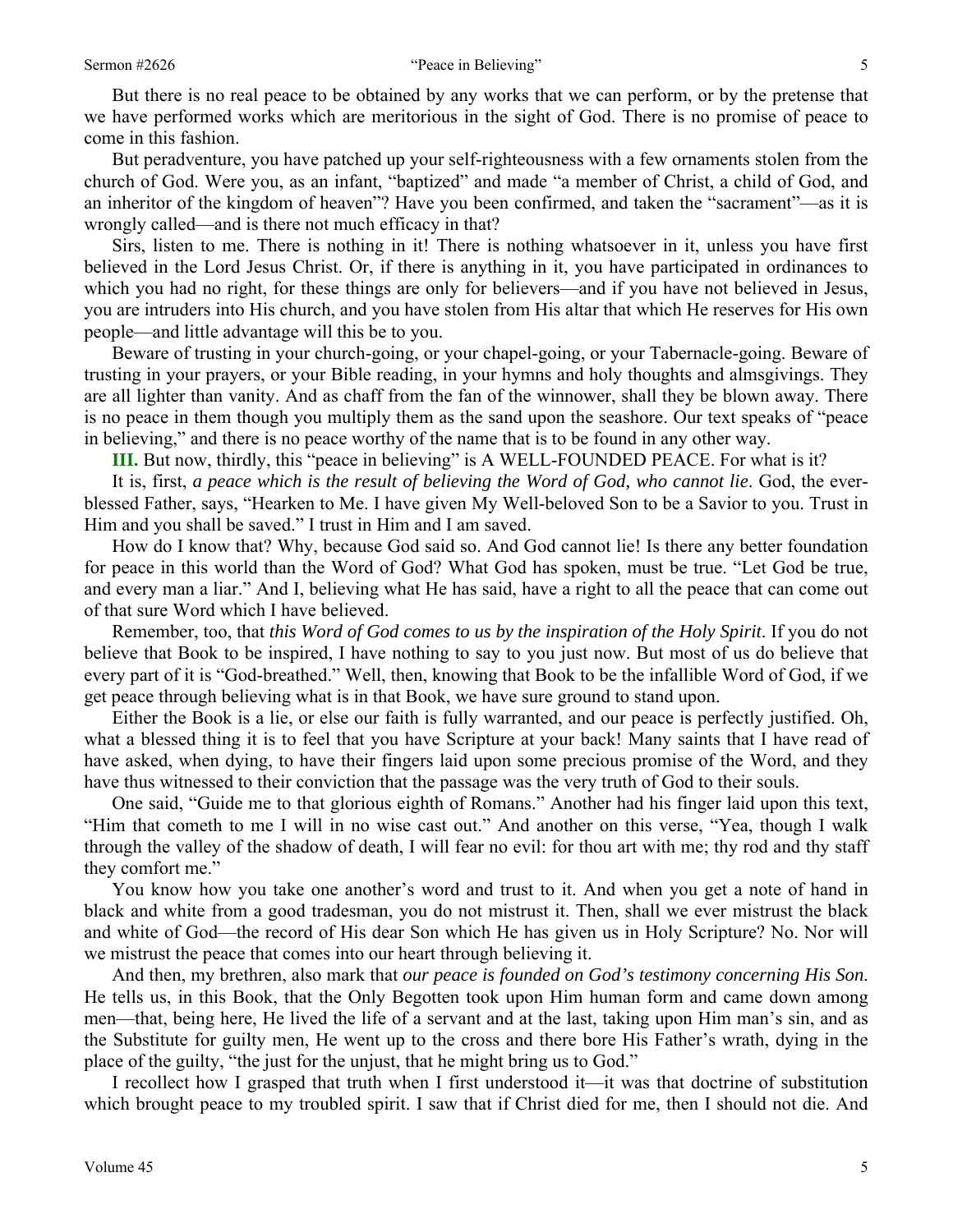that if He paid my debt, it *was* paid and I was clear. And I knew that this was the case as soon as I believed in Him. So I did believe in Him and I was filled with "peace in believing."

 And that "peace in believing" meets every need of the heart. Are you troubled? "All things work together for good to them that love God." Are you afraid that you shall fall? Rest content about that also, for "He will keep the feet of his saints." Are you afraid that you shall ultimately perish? Has He not said, "My sheep hear my voice, and I know them, and they follow me: and I give unto them eternal life; and they shall never perish, neither shall any man pluck them out of my hand"?

 Our faith is, indeed, well-founded and can be abundantly justified. Faith in Christ is nothing but common sense sanctified of God. It may be common sense to trust some banker who has long maintained his credit and not to be always worrying about whether he is solvent or not, but it is infinitely greater common sense to trust God—to trust His Son—to trust His Spirit—to trust His Word.

 If you do trust these, you shall enjoy a calmness of spirit which will not be the effect of a mistaken confidence, but the result of the most glorious facts—a peace which may be questioned and crossquestioned, examined and cross-examined, but the answer it shall give to all inquiries will be satisfactory.

 Faith's building may be searched, and tried, and tested from foundation to top stone, but no flaw shall be found in any part of it. It is a good, and wise, and true, and just, and proper thing to trust the Lord Jesus Christ—and so to have "peace in believing."

**IV.** I have done when I have noticed just one more point, namely, that I believe this "peace in believing" to be A MOST FRUITFUL PEACE.

 I wish you all knew it, for first, *it makes even this world a better and a happier place*. It takes the sting out of all troubles to have "peace with God through our Lord Jesus Christ." There is no man who is so ready to cope with the troubles of life as the one who knows that all is right for eternity. Some of you often get worried in your daily calling, and when you come home from business, you cannot rest.

 When you go to bed, you cannot sleep, for there is within you a fear of death and of a dreaded something after that. But suppose that a man can say, "That matter is all settled,—

> *"'Tis done! The great transaction's done: I am my Lord's, and He is mine;—*

"I have trusted myself with Christ and I know that He is able to keep that which I have committed unto Him against that day"?

 He goes to his business feeling that he has a burden off his shoulders—the great burden he had so long carried—and he is ready for anybody and ready for anything. If you set a man to run up a hill and lay heavy weights on his back, he must make slow work of it. Take off those weights and now see him. Why, he turns into a gazelle and he leaps from crag to crag when the burden is gone.

 Ah, dear friends, if you were relieved of your burdens, your very office work would grow lighter. Your bargaining would be more wisely done. You would be the better able to deal with your fellow men when you have come to your proper position before God, and all was made right there.

 This peace with God *is fruitful in the growth of all other graces*. Have you a garden? If so, have you some fruit trees in it? Do you dig them up every year? Do you take them out of the ground two or three times in a season, and carry them about the garden, and then plant them in a fresh spot? If so, I would not give you a penny for all your fruit.

 But when you plant your tree in good soil, and it is well-watered and fertilized, when the fruitbearing season comes, there is your fruit. It is a blessed thing to get the very roots of your being entwined around Christ—now you can grow, now you can bring forth fruit. Now you will get patience. Now you will get hope. Now you will get love, soon you will get full assurance. You will have the work of sanctification going on, you will be more and more consecrated and devoted to Christ—and you will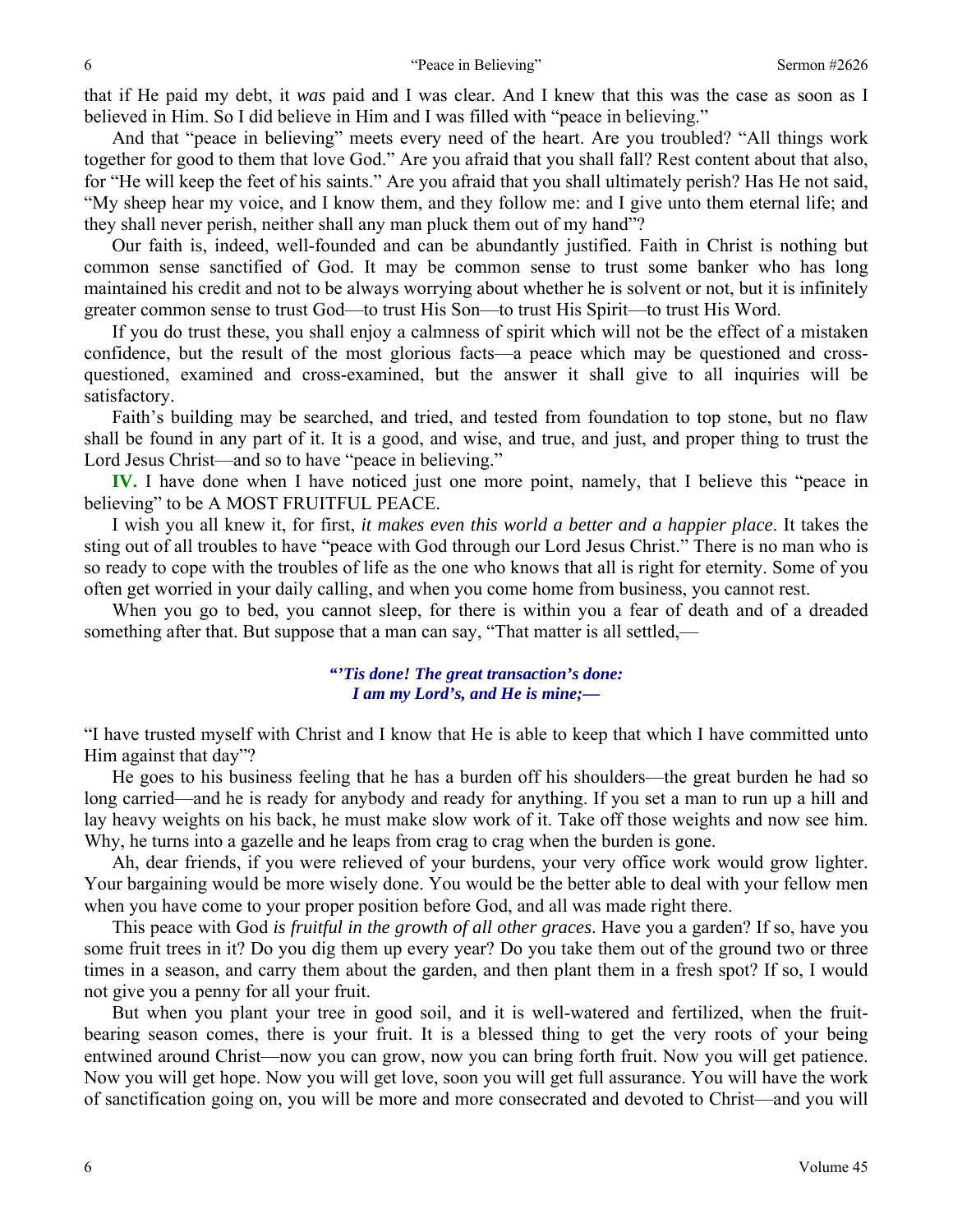become "strong in the Lord, and in the power of his might." God give you "peace in believing," that you may grow in every other grace!

 And this, I know, *will help you to serve others*. A man who is enjoying the blessings of true religion, living in it and living on it, wants other people to know about it and to share it with him. I think that nobody would give a recommendation to a new kind of food which he did not like himself and which did him no good.

 He would say, "Well, if this is intended to keep me from being ill, I would rather be ill than eat it. I certainly shall not recommend it to others." But he that has eaten it, and loves the flavor of it, and finds that nourishment comes from it, says to his friend, "You are getting emaciated, and thin, and debilitated, as I was—you should try what I have tried."

 He is sure to commend it because it has done so much for him. And when we enjoy the Gospel, we are sure to recommend it to others. God's happy people are God's working people. Those who fear and tremble, and never have any joy in the Lord, are generally a barren generation. But they who delight themselves in the Lord are sure to speak of Him to others and to bring others to Christ.

 Lastly, I believe that "peace in believing" is *one of the best instrumentalities for bringing others to Christ*. If you are soon to be very happy in a time of trial—if you are known to be very patient in great pain—and especially if the Lord helps you to be triumphant in the solemn article of death, you will be a soul-winner.

 Those who come round your bed will never forget the joyous look on your face—it will be a lifelong sermon to them. I do not advise you to sit up like Addison and make a show of it, and say, "Come see how a Christian can die." No, that is a style of thing I do not admire. But when you can honestly, straightforwardly, without any parade, sweetly fall asleep in Jesus Christ, triumphantly entering into glory and let those around you hear your shout of victory as you enter in to be "forever with the Lord" if you can do that, the memory of it will abide—and those who were unconvinced, before are most likely to be decided, while those who never hesitated will be more than ever confirmed in the faith.

 In conclusion, to gather up all in a word, you who have no peace may have it even now. Believe. That is, trust. Trust Jesus with your souls and you shall have "peace in believing." And you who have it, though it is somewhat broken, may have it to the full. Where you obtained your first peace, you can get more. Where peace has only trickled in, it can come pouring in, it can rush in, like a heavenly deluge and flood your entire nature, to the praise and glory of your gracious God.

May He make it to be so, for our Lord Jesus Christ's sake! Amen.

# **EXPOSITION BY C. H. SPURGEON**

## *ROMANS 8:14-39*

#### **Verse 14.** *For as many as are led by the Spirit of God, they are the sons of God.*

Leading implies following and those who are enabled to follow the guidance of the Divine Spirit are most assuredly children of God, for the Lord ever leads His own children. If, then, you are following the lead of God's Spirit, you have one of the evidences of sonship.

 **15.** *For ye have not received the spirit of bondage again to fear; but ye have received the Spirit of adoption, whereby we cry, Abba, Father.* 

The spirit of bondage is the spirit of servants, not of sons—but that servitude is ended for us who are made free in Christ Jesus. We are no longer afraid of being called the children of God. We are not afraid of our own Father—we have a filial fear of Him, but it is so mixed with love that there is no torment in it. Whether Jew or Gentile, we cry, "Abba, Father."

 **16.** *The Spirit itself beareth witness with our spirit, that we are the children of God.* 

Our spirit knows that we are God's children and then God's Spirit adds His testimony to the witness of our spirit that we are the children of God.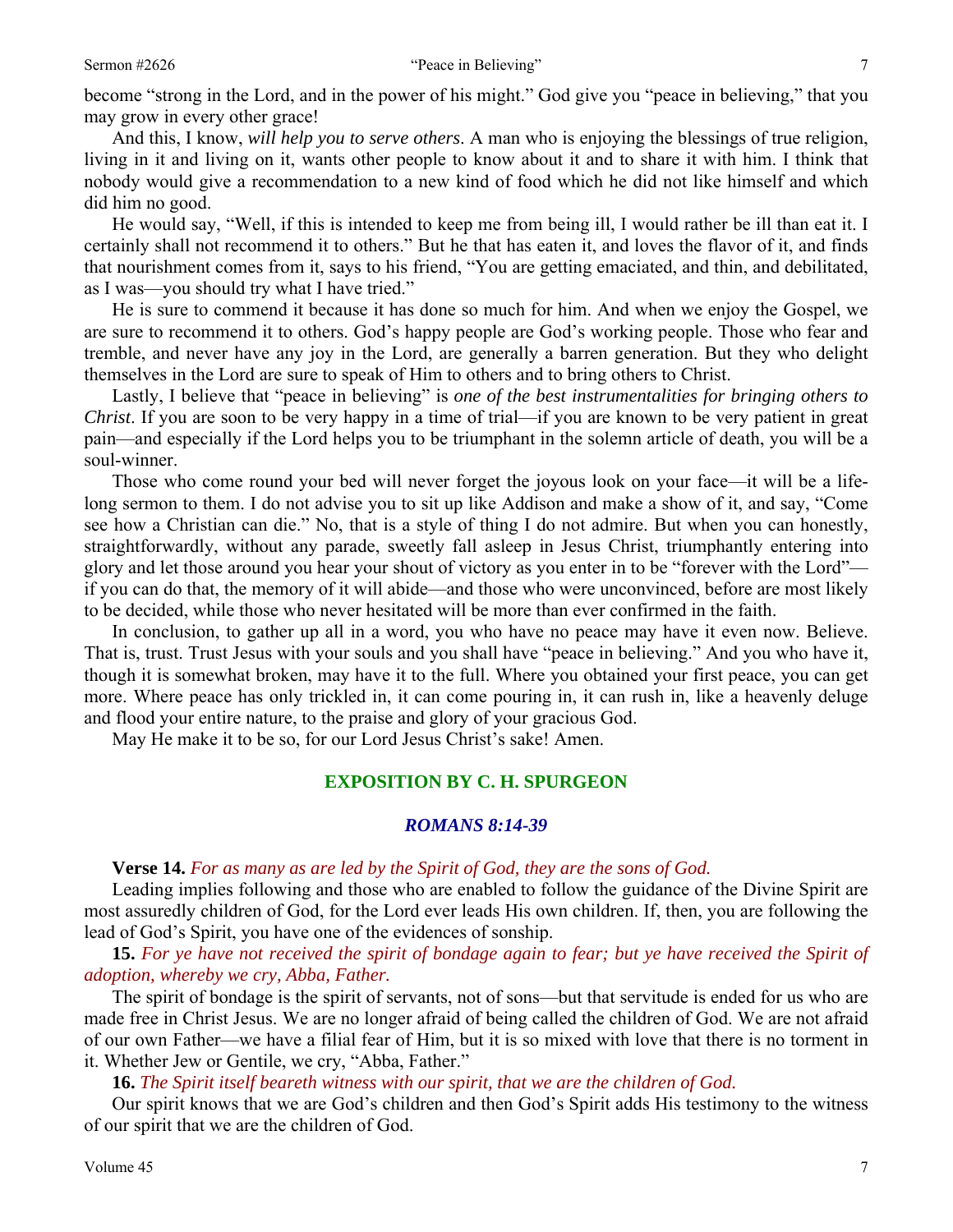**17.** *And if children, then heirs; heirs of God, and joint-heirs with Christ; if so be that we suffer with him, that we may be also glorified together.* 

This would not necessarily be true of any man's family, for he might have children who were not his heirs. But in God's family, all who are born into it are born "heirs of God, and joint-heirs with Christ." We must take our part of Christ's portion—His portion here, and His portion hereafter—the rule for us who are in Him shall be, "share and share alike."

 He Himself has said, "Where I am, there shall also my servant be." And all that He has, He will divide with us. Are you willing, dear brother, to take shares with Christ? If not, then I question whether you can be rightly reckoned among His saints.

**18.** *For I reckon that the sufferings of this present time are not worthy to be compared with the glory which shall be revealed in us.* 

"Light afflictions" are contrasted with "an exceeding weight of glory." Temporary afflictions, but for a moment, are to be followed by everlasting crowns that fade not away. What a contrast!

**19.** *For the earnest expectation of the creature waiteth for the manifestation of the sons of God.* 

All creation is, as it were, watching and waiting on tiptoe for the day when God shall manifest His sons who at present are hidden. In due time, they shall come forth, acknowledged of God, and then shall the whole creation rejoice.

**20-23.** *For the creature was made subject to vanity, not willingly, but by reason of him who hath subjected the same in hope, because the creature itself also shall be delivered from the bondage of corruption into the glorious liberty of the children of God. For we know that the whole creation groaneth and travaileth in pain together until now. And not only they, but ourselves also, which have the firstfruits of the Spirit, even we ourselves groan within ourselves, waiting for the adoption, to wit, the redemption of our body.* 

We have already obtained salvation for our souls, but our body is still under bondage—subject to weariness—to pain—to infirmity—to death. But by and by, with the new creation, our newly-molded bodies shall be fit to live in the new world and fit for our newborn souls to inhabit. This is the full redemption for which we are waiting.

**24-28.** *For we are saved by hope: but hope that is seen is not hope: for what a man seeth, why doth he yet hope for? But if we hope for that we see not, then do we with patience wait for it. Likewise the Spirit also helpeth our infirmities: for we know not what we should pray for as we ought: but the Spirit itself maketh intercession for us with groanings which cannot be uttered. And he that searcheth the hearts knoweth what is the mind of the Spirit, because he maketh intercession for the saints according to the will of God. And we know that all things work together for good to them that love God, to them who are the called according to his purpose.* 

"We know that all things work together for good." That is a wonderfully positive statement, Paul. There are certain persons, nowadays, who say that we know nothing, yet the apostles constantly say, "We know this" and "We know that." These people tell us that there is a great distinction between believing and knowing—but evidently it is a distinction of which the inspired apostles knew nothing at all.

 Read the epistles of John and note how he continually says, "We know, we know, we know," and how frequently he adds, "We believe," as though believing and knowing were the same thing. Agnostics may declare that they know nothing, if they please, but as for us who do know, because we believe what we are taught of God in this Book, we will speak. He who has something to say has a right to say it. We know and therefore we speak.

 Mark, brethren, how the apostle speaks here. He does not say that all things *shall* work together for good. No, but that they *do* work together—they are now working for your present good. This is not merely something which shall eventually turn out right—it is all right now. "We know that all things are working together for good to them that love God, to them who are the called according to his purpose."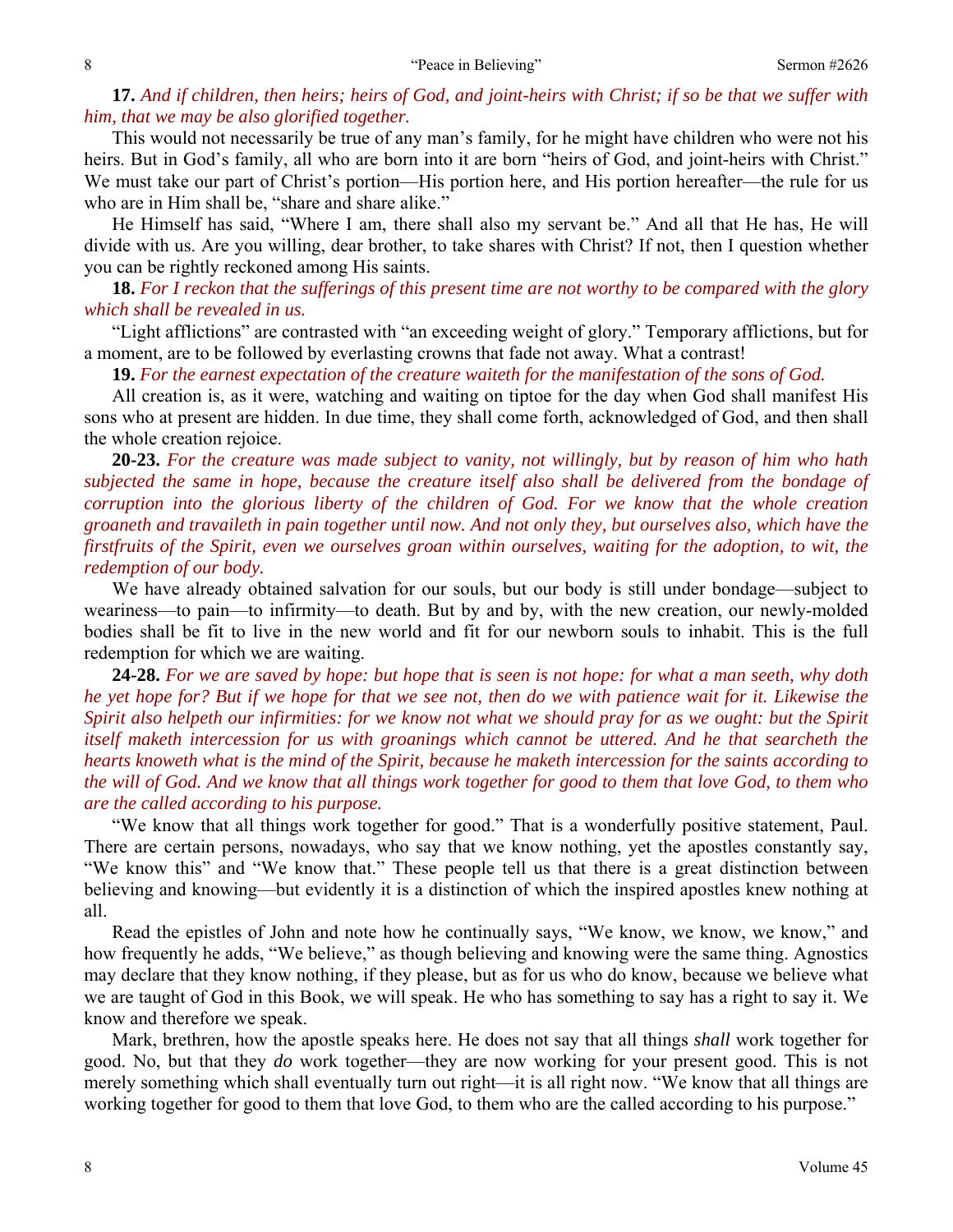#### Sermon #2626 "Peace in Believing" 9

 No sooner does the apostle mention that word "purpose" than he must needs found a long discourse upon it. He was not afraid or ashamed to speak of the purposes of God. There are some preachers who say nothing about God's purpose or God's decrees—they seem to be afraid of it—they say it is "Calvinistic doctrine." Why, it was here, in the Scriptures, long before Calvin was born, so what right have they to call it by his name? Listen to what the apostle has to say—

**29-30.** *For whom he did foreknow, he also did predestinate to be conformed to the image of his Son, that he might be the firstborn among many brethren. Moreover whom he did predestinate, them he also called: and whom he called, them he also justified: and whom he justified, them he also glorified.* 

There is no separating these golden links of love and mercy. That foreknowledge, to which all future things are open and present, begins the deed of love. Predestination comes in and chooses a people for God who shall be eternally His. Upon this, in due time, follows effectual calling, by which the chosen ones are brought out, from the impure mass of mankind, and set apart unto God.

 Then follows justification by faith, through the precious blood and righteousness of Jesus Christ. And where this is, glory will certainly come, for "whom he justified, them he also glorified."

**31-32.** *What shall we then say to these things? If God be for us, who can be against us? He that spared not his own Son, but delivered him up for us all, how shall he not with him also freely give us all things?* 

Notice, it is not simply "freely give us all things," but "with him also freely give us all things." You shall get all things with Christ, but you shall get nothing without Christ, for all the other gifts come in this one. God first gave us His Son and He gives us everything in Him.

 **33.** *Who shall lay anything to the charge of God's elect? It is God that justifieth.* 

Ring out the challenge in heaven itself. Trumpet it through all the caverns of hell. Let the whole universe hear it. "Who shall lay anything to the charge of God's elect?" None can, for "it is God that justifieth," and His justification blocks every charge that is brought against His people.

> *"Who shall the Lord's elect condemn? 'Tis God that justifies their souls; And mercy like a mighty stream, O'er all their sins divinely rolls."*

#### **34.** *Who is he that condemneth?*

None will answer to that challenge, for—

**34-35.** *It is Christ that died, yea, rather, that is risen again, who is even at the right hand of God, who also maketh intercession for us. Who shall separate us from the love of Christ?* 

Oh, this blessed question—this touching question! It seems to come at the end of all the others—a rear-guard which effectually prevents our treasures from being taken from us. "Who shall separate us from the love of Christ?"

#### **35.** *Shall tribulation?*

That has been tried. Have not the saints been beaten like wheat upon the threshing-floor? Has not affliction been to them a stern test of the reality of their faith? But Christ has loved them none the less for all the suffering that He has permitted to fall upon them.

**35.** *Or distress, or persecution, or famine, or nakedness, or peril, or sword?* 

When they have been in famine or poverty, has Christ ever forsaken His saints? Ah, no! He has loved them all the more. Have any of these things separated us from our Savior? No, but they have, to our own consciousness, knitted us even more closely to our divine Lord. Cruel men have tried every form of persecuting the saints of God. They have been more inventive in the torments which they have applied to Christians than in almost anything else.

 Yet no torture, no rack, no imprisonment has ever divided them from Christ. They have clung to Him still, after the manner of John Bunyan, who, when they said that he might go free if he would